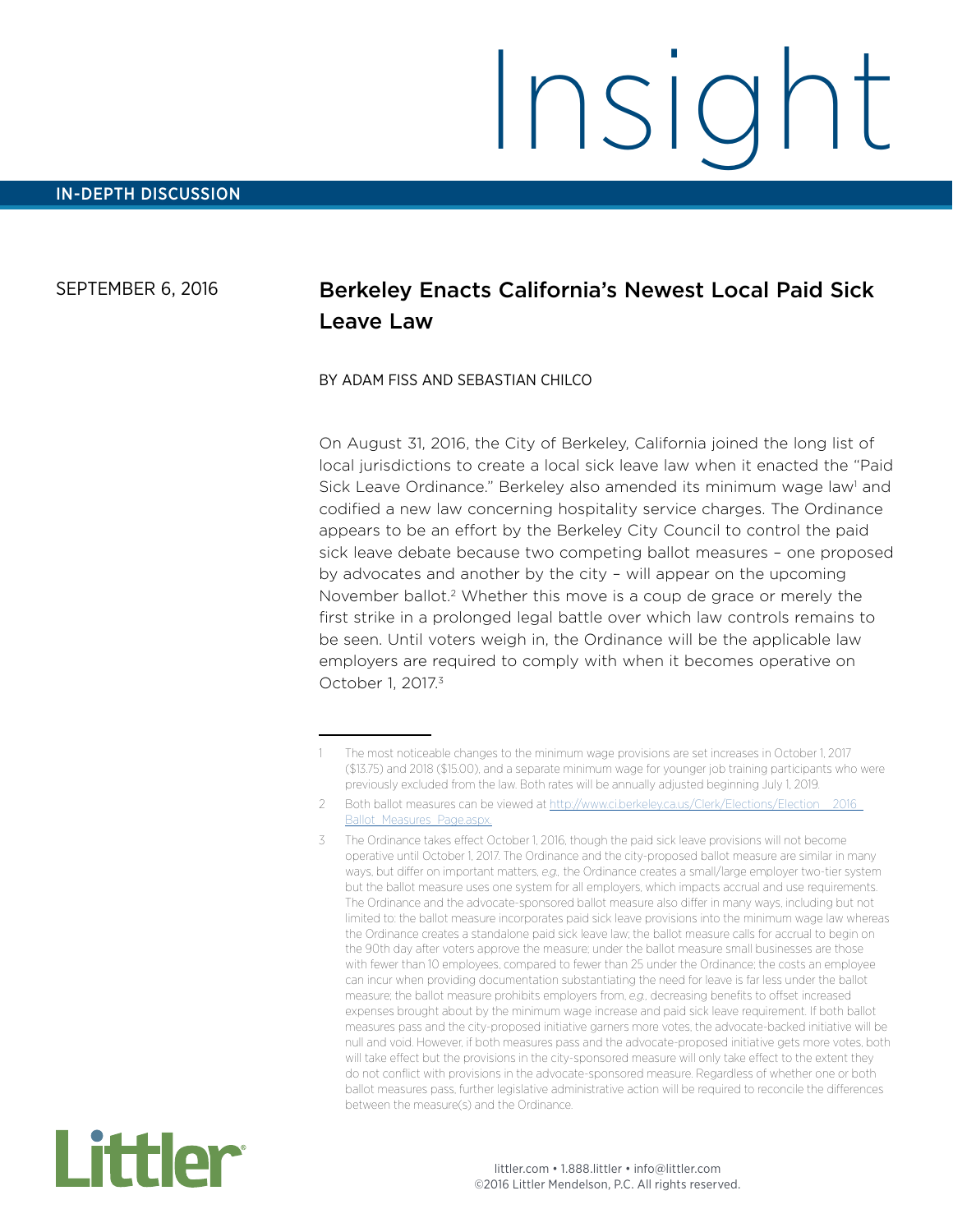# Coverage

The Ordinance applies to all employers employing or exercising control over an employee's wages, hours or working conditions, or that receive or hold a Berkeley business license. However, different standards apply to a "small business" with fewer than 25 persons working for compensation during a given week, including full-time, part-time, or temporary employees, and individuals made available to work through the services of a temporary services or staffing agency or similar entity. Additionally, the law covers any person who, in a calendar week, performs at least two hours of work within Berkeley's geographic boundaries and qualifies as an employee entitled to payment of a minimum wage under state law or is a Welfare-to-Work Program participant. Similar to many other local sick leave laws, Berkeley's Ordinance's requirements may be waived in a bona fide collective bargaining agreement if the waiver is explicitly set forth in clear and unambiguous terms.

## Accrual, Caps & Carryover

If an employer has a paid leave policy (*e.g.,* paid time off policy, vacation, or other paid leave policy) that provides employees paid leave that may be used for the same purposes as the Berkeley law and meets the law's accrual, cap, carry-over, cash-out, and use requirements, it is not required to provide additional paid sick leave.

Otherwise, the Ordinance requires that employees who have not accrued State-required paid sick leave before October 1, 2017, must begin to accrue City-required paid sick leave on October 1, 2017 or when employment begins, whichever is later. The Ordinance further provides that employees who have accrued State-required paid sick leave before October 1, 2017 continue to and use such leave in a manner consistent with state law.<sup>4</sup> Covered employees accrue one paid sick leave hour for every 30 hours worked, which accrues in whole-hour units not fractionally (*e.g.,* employees working 40 hours in a week will accrue one hour, not one-and-one-third hours as required under state law). For small businesses, there is a cap of 48 hours per year; for all other businesses the cap is 72 hours, though employers can set a higher cap or no cap. Accrued but unused leave carries over from year to year – whether calendar or fiscal year – but cannot exceed the cap.

## Use, Notice, Verification, Documentation & Payment

Covered employees can use accrued leave 90 calendar days after employment begins for the following purposes5: physical or mental illness, injury, or a medical condition; obtaining professional diagnosis or treatment for a medical condition; other medical reasons, such as pregnancy or obtaining a physical examination. Leave can be used for the employee's own need, or to care for a family member (child, parent, legal guardian, ward, sibling, grandparent, grandchild, spouse, registered domestic partner) or a designated person if the employee does not have a spouse or registered domestic partner and designates a person for whom leave may be used. Notably, leave cannot be used for reasons related to domestic violence, sexual, or stalking, as permitted by state law; however, as employers must comply with all applicable laws, employees will be able to use state-accrued leave for such purposes. Small businesses can limit leave use to 48 hours

<sup>4</sup> It is unclear whether this means employees covered under the state law are excluded from the city law. Guidance or regulations from the to-be-determined enforcement agency hopefully will clarify this provision.

The Ordinance provides employees can use leave not only when they are ill or injured to receive medical care, treatment, or diagnosis, but also to aid or care for family members or a designated person. It twice points to California Labor Code section 233(b)(4). Section 233 is California's "kin care" law. Subsection (b)(4) – which provides the reasons for leave we list in this article – no longer exists. It was removed from the statute when California Legislature amended section 233 to align with the state paid sick leave law. We expect this oversight to be addressed by the to-be-determined enforcement agency. Although the state amendments occurred well before the ordinance was enacted, it is not surprising to see the reference because all neighboring Bay Area cities reference 233(b)(4) in their laws.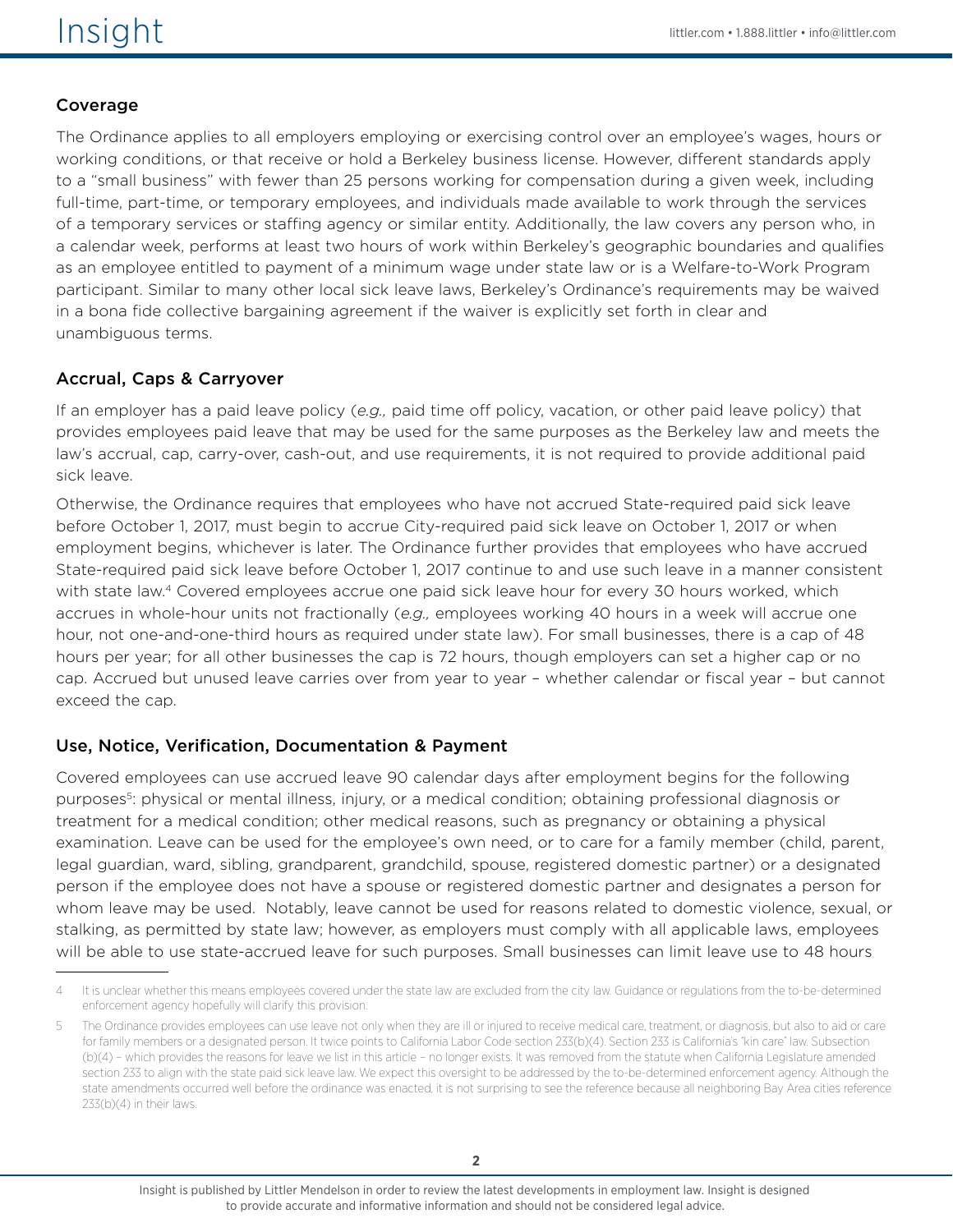per calendar year, but other employers cannot limit leave use. Accordingly, for "large" businesses it appears Berkeley will mimic its Bay Area neighbors Emeryville, Oakland, and San Francisco and use a rolling cap system instead of a hard cap system.

If the need for leave is foreseeable, employees must provide reasonable advance notice. However, if unforeseeable, employees must provide notice as soon as practicable. Employers cannot condition leave use on employees searching for or finding a replacement worker to cover their leave hours. Interestingly, Berkeley breaks with the position taken by state enforcement officials and expressly allows employers to take reasonable measures to verify or document that leave was used for a permitted purpose. Employers, however, cannot require employees to incur documentation or verification expenses exceeding \$15.

Sick leave is paid at an employee's hourly wage. If an employee in the 90 days of employment before taking accrued sick leave had different hourly rates, was paid by commission or piece rate, or was a non-exempt salaried employee, an employer is required to calculate the sick leave pay by dividing the employee's total wages – excluding overtime premium pay – by total hours worked in the full pay periods of the prior 90 days of employment. Employers must pay employees for sick leave taken no later than the payday for the next regular payroll period after leave was taken. Wage statements or required writings that must be provided when wages are paid must include the number of accrued paid sick leave hours.<sup>6</sup> Employers are not required to payout accrued but unused paid sick leave when employees are terminated, resign, retire, or otherwise separate from employment.

#### Notice, Posting & Recordkeeping

Employers must conspicuously post at any workplace or job site in Berkeley where any employee works the city-created notice informing employees of their paid sick leave rights. The notice must be posted in any language spoken by at least five percent of employees at the workplace or job site. If an employee does not have a regular physical location where they perform work, employers must provide a copy of the notice to the employee when they are hired or assigned to complete work in Berkeley, which must be provided before the employee commences work in Berkeley and in the language the employee most easily comprehends.

Employers must keep employee payroll records for a period of 4 years that identify hours worked, wages paid, and paid sick leave accrued. However, unlike state law, the Berkeley Ordinance does not require records to identify paid sick leave used. If an employer does not maintain or retain adequate records documenting accrued paid sick leave or does not allow the City reasonable access to records, an employee's account of how much he or she was paid is presumed accurate absent clear and convincing evidence otherwise.

#### Prohibitions,7 Penalties & Enforcement

Employers cannot interfere with, restrain, or deny the attempted or actual exercise of a protected right, including but not limited to, using accrued leave taken as a negative factor in any employment action such as evaluation, promotion, disciplinary action or termination, or otherwise subjecting an employee to discipline for using accrued leave. An employer or any other party cannot discriminate in any manner or take any adverse action – including action relating to any term, condition or privilege of employment – against any person in retaliation for exercising protected rights, which include but are not limited to the

<sup>6</sup> The Ordinance states "Employers shall include the number of hours of Paid Sick Leave accrued to date in such records that they provide to Employees at the end of each pay period," which we interpret to mean a state-mandated wage statement or other required writing because neither California nor Berkeley law requires employees be provided records at the end of a pay period.

Employers should also be aware of a relevant provision in Berkeley's minimum wage law that prohibits employers from funding increases in compensation required by the law, or otherwise responding to the minimum wage law's requirements by reducing compensation of any non-management employee or reducing vacation or other non-wage benefits of any such employees, or by increasing charges to them for parking, meals, uniforms or other items unless the employer demonstrates that its cost for such items have increased by the commensurate amount. If an employer makes such adverse changes, then upon the law taking effect the employer must restore conditions to the status quo. This does not apply to medical benefits.